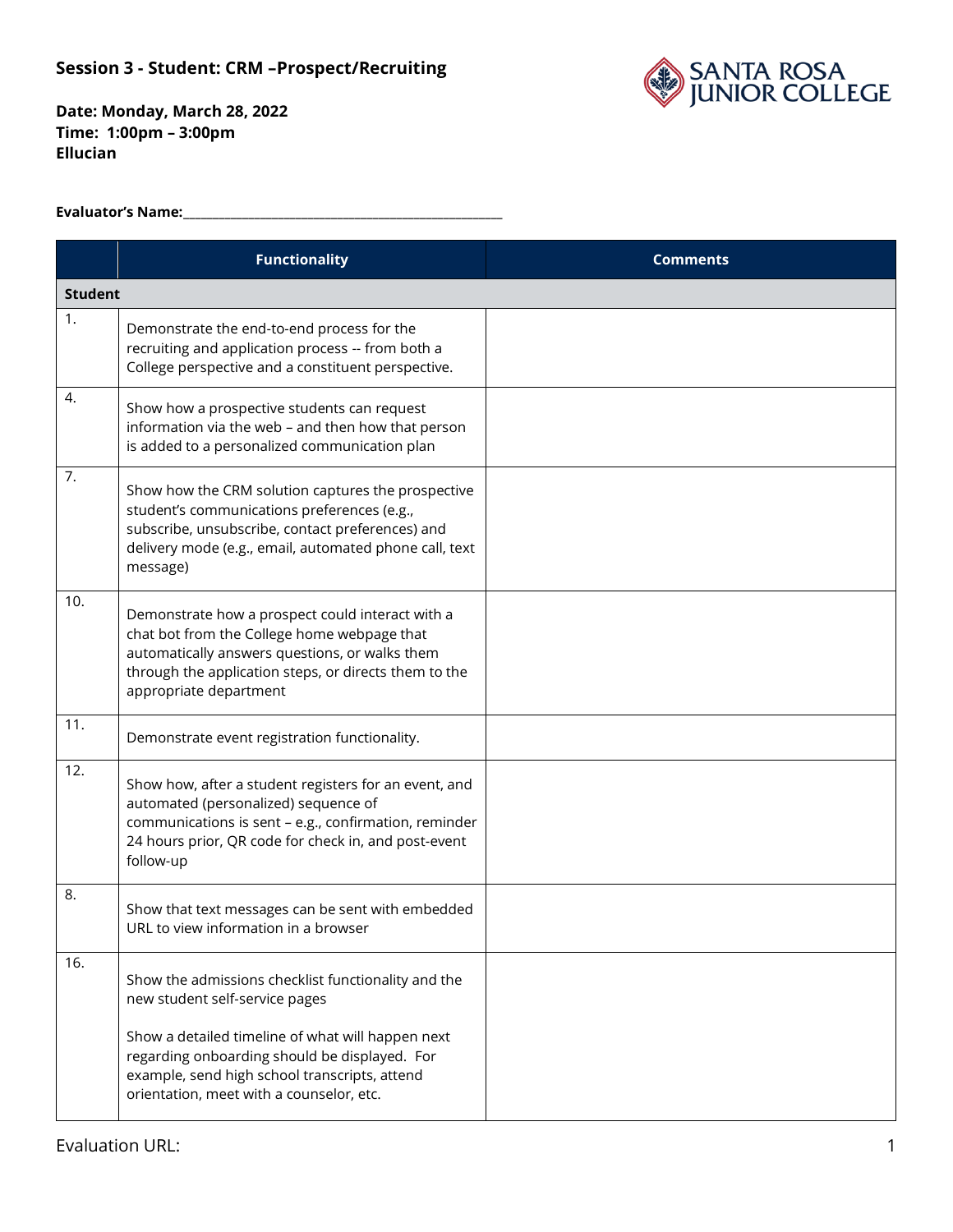

|     | <b>Functionality</b>                                                                                                                                                                                                                                                       | <b>Comments</b> |
|-----|----------------------------------------------------------------------------------------------------------------------------------------------------------------------------------------------------------------------------------------------------------------------------|-----------------|
| 13. | Show how a recruiter/counselor creates a high school<br>visit (face-to-face event on campus) and is able to<br>mark in the CRM system that a student has attended.                                                                                                         |                 |
|     | Also highlight how to capture new prospects in the<br>high school visit process.                                                                                                                                                                                           |                 |
| 3.  | Demonstrate how web traffic for a prospective<br>student gets logged and what the subsequent<br>reports/data look like.                                                                                                                                                    |                 |
| 5.  | Demonstrate the ability to add cookies and track the<br>prospective student from this point.                                                                                                                                                                               |                 |
| 6.  | Demonstrate how a specific counselor gets<br>automatically assigned and a task gets generated for<br>the counselor (or Outreach department, or student<br>success team) to call/text/e-mail the student.                                                                   |                 |
| 15. | Show a "dashboard" that highlights where students<br>are in the process - e.g., sent an inquiry, attended an<br>event, applied, etc. Show drill-down functionality to<br>see individual students.                                                                          |                 |
| 14. | Demonstrate how special communications are<br>triggered given a prospective student's unique<br>qualifications. Contact with prospective student<br>might be made via a telephone call, event, email, or<br>chat box. Show how this action would still be invoked.         |                 |
| У.  | Demonstrate how the CRM would automatically send<br>monthly or quarterly predetermined communication<br>(email and text) that is relative to their<br>grade/age/career/program until the point of<br>application, then removed from the pre-application<br>communications. |                 |
| 2.  | If the CRM is a separate product, discuss how data<br>moves between the CRM and the ERP - including<br>integration methods, frequency, and direction                                                                                                                       |                 |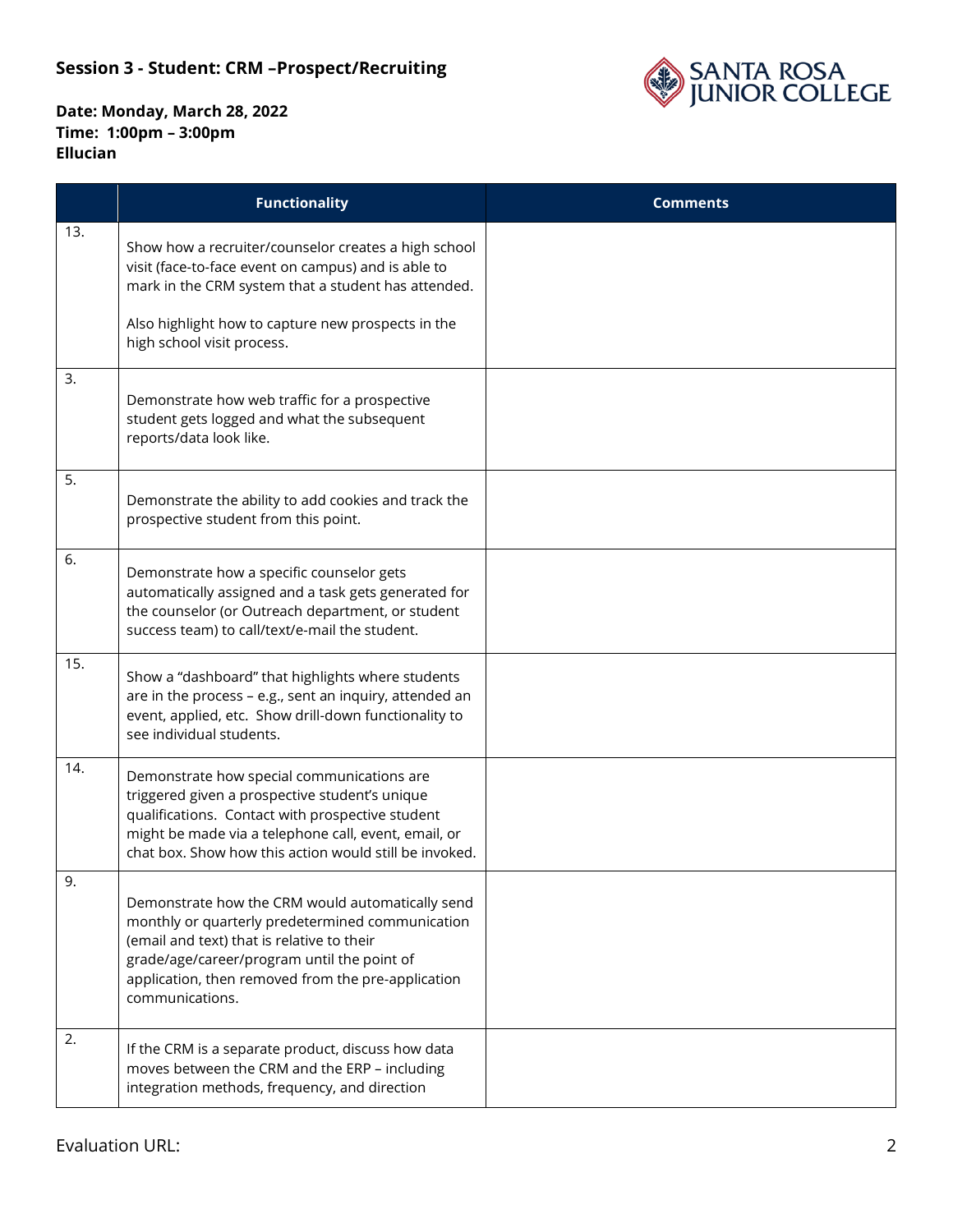

|                               | <b>Functionality</b>                                                                                                                                                                                                  | <b>Comments</b> |
|-------------------------------|-----------------------------------------------------------------------------------------------------------------------------------------------------------------------------------------------------------------------|-----------------|
|                               | <b>Student Back End Processing</b>                                                                                                                                                                                    |                 |
| 18.                           | Demonstrate how to create a prospect record and<br>what is the minimum information needed to create a<br>record in the system                                                                                         |                 |
| 22.                           | Show how a contact may have multiple owners - e.g.,<br>student ambassador, counselor.                                                                                                                                 |                 |
| 20.                           | Demonstrate how to add a document to a student's<br>record. This should satisfy the checklist item either<br>upon submission or if attached to a recruit it should<br>then satisfy the item when the student applies. |                 |
| 21.                           | Show how all contacts with prospects/students<br>logged including phone calls, in person meetings,<br>texts, etc.                                                                                                     |                 |
|                               | Demonstrate how users can create reports based on<br>population, application, and population<br>demographics and how to share those reports.                                                                          |                 |
| 19.                           | Demonstrate how to load (both automatically and<br>manually) SAT/ACT/GRE or TOEFL scores. Show that<br>it will create inquiry records for those students who<br>are not in the system.                                |                 |
| 17.                           | Demonstrate how to load in a file of prospects from a<br>purchased source such as gradschools.com,<br>Carnegie, EAB, local unified school district<br>spreadsheets, or other third-party source.                      |                 |
| <b>Communication Outreach</b> |                                                                                                                                                                                                                       |                 |
| 25.                           | Demonstrate how to build a population for a one-off<br>email or text messages.                                                                                                                                        |                 |
|                               | Need to be able to generate distinct population<br>groups for advising and communication. For<br>example: flagged groups like Umoja, or college-wide<br>student groups based on GPA                                   |                 |
| 29.                           | Demonstrate how to build a population for a<br>campaign.                                                                                                                                                              |                 |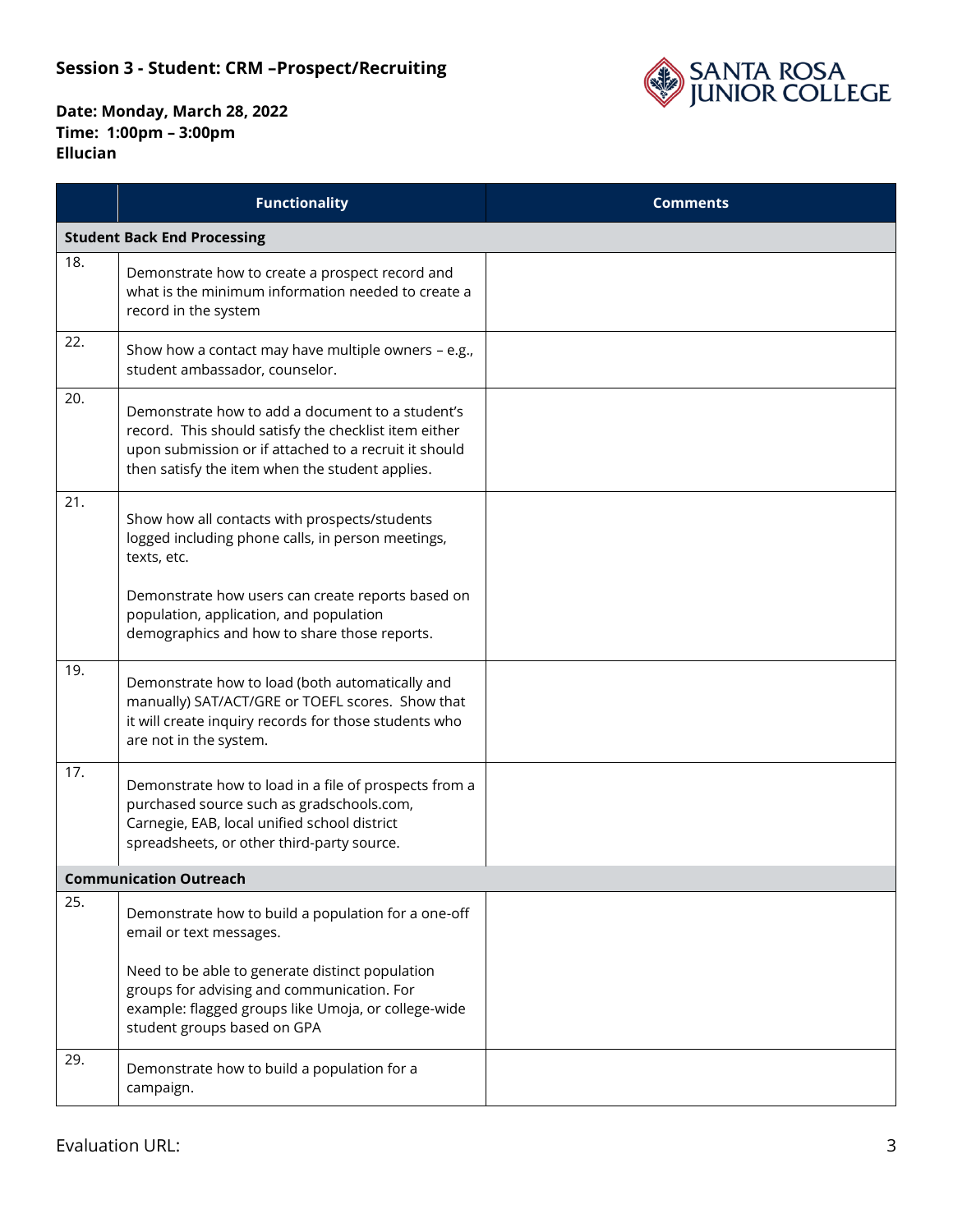

|     | <b>Functionality</b>                                                                                                                                                                                                                                                                     | <b>Comments</b> |
|-----|------------------------------------------------------------------------------------------------------------------------------------------------------------------------------------------------------------------------------------------------------------------------------------------|-----------------|
| 24. | Demonstrate the ability to sort campaigns by various<br>factors including demographics and psychographics                                                                                                                                                                                |                 |
| 35. | Show how text messaging is utilized                                                                                                                                                                                                                                                      |                 |
| 23. | Demonstrate the communication campaign<br>capabilities of the CRM. These questions should be<br>asked for each base of constituents in the system<br>(i.e., Prospective Students, Applicants, Current<br>Students, Attended, Alumni, Employees, Parents,<br>geographical location, etc.) |                 |
| 28. | Show how to send the communication and schedule<br>for a future date and distinguish between email<br>sender and email approver privileges                                                                                                                                               |                 |
| 27. | Show how to build a template for a one-off<br>communication.                                                                                                                                                                                                                             |                 |
| 30. | Show how to build a template for campaign<br>communication including merge fields.                                                                                                                                                                                                       |                 |
| 31. | Show how to use variables in a template and how to<br>use variables such as interest area, high school,<br>counselor, etc.                                                                                                                                                               |                 |
| 32. | Show key metric tracking for messages including<br>finding metrics on (Sent, Delivered, Opens, Clicks,<br>Unique Opens, Unique Clicks, Bounces, Opt Outs, and<br>skipped or repressed emails).                                                                                           |                 |
| 26. | Show if there is a maximum number of emails/texts<br>that can be sent                                                                                                                                                                                                                    |                 |
| 36. | Show how posts to social media are made                                                                                                                                                                                                                                                  |                 |
| 33. | Show branding capabilities for external pages in the<br>CRM. Show how they can be imbedded into the<br>College web site                                                                                                                                                                  |                 |
| 38. | Show how referrals can be made along services<br>recommended (e.g., tutoring, seeing an advisor,<br>dropping the class)                                                                                                                                                                  |                 |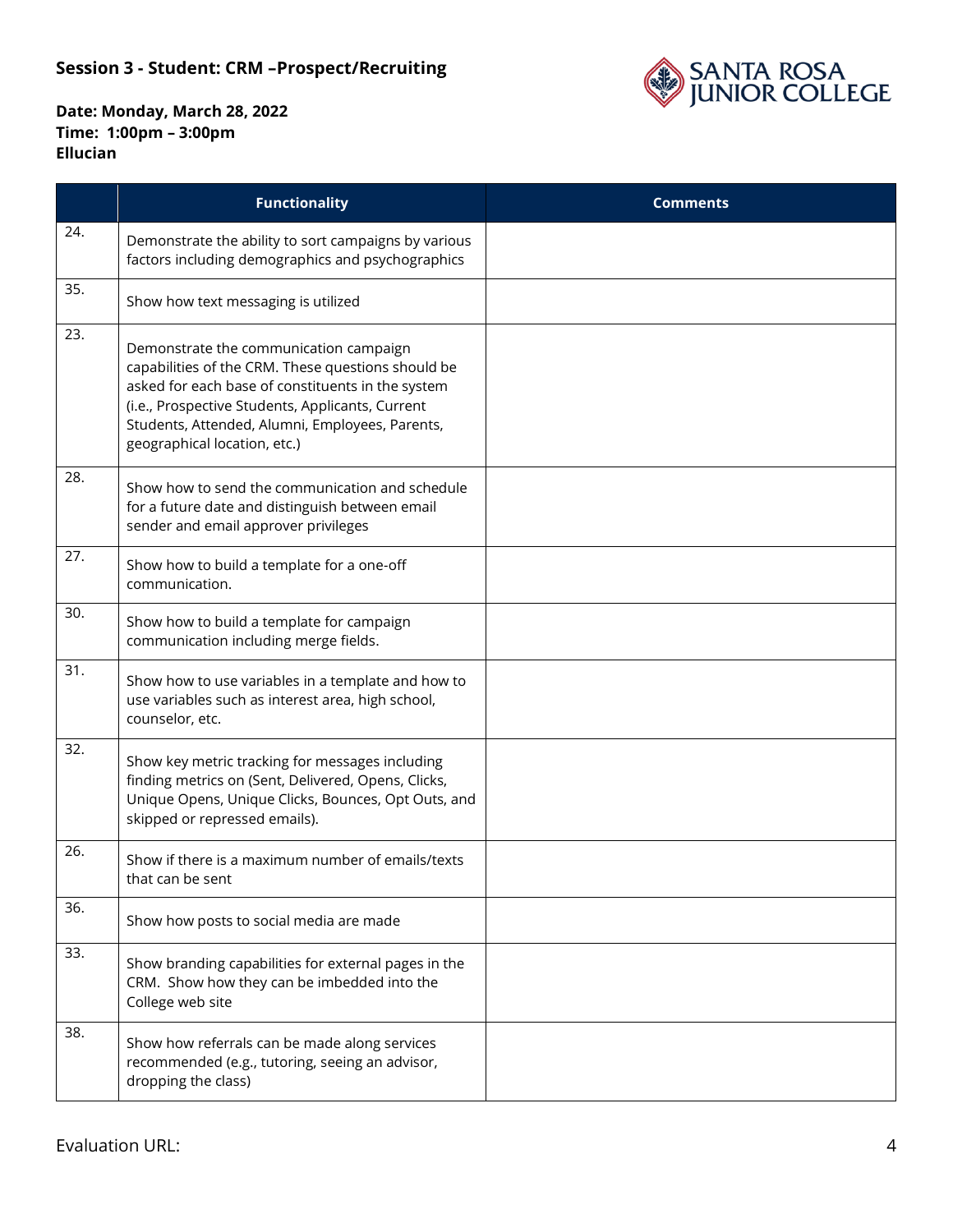

|     | <b>Functionality</b>                                                                                                                        | <b>Comments</b> |
|-----|---------------------------------------------------------------------------------------------------------------------------------------------|-----------------|
| 37. | Show how a PDF or other attachments can be<br>included in outgoing communications. Can the<br>attachments be personalized to the recipient? |                 |
| 39. | Demonstrate how the system allows a staff member<br>to communicate to a student with tracking of<br>conversations.                          |                 |
| 34. | Show how the CRM integrates with Outlook for email,<br>calendar, and texts                                                                  |                 |